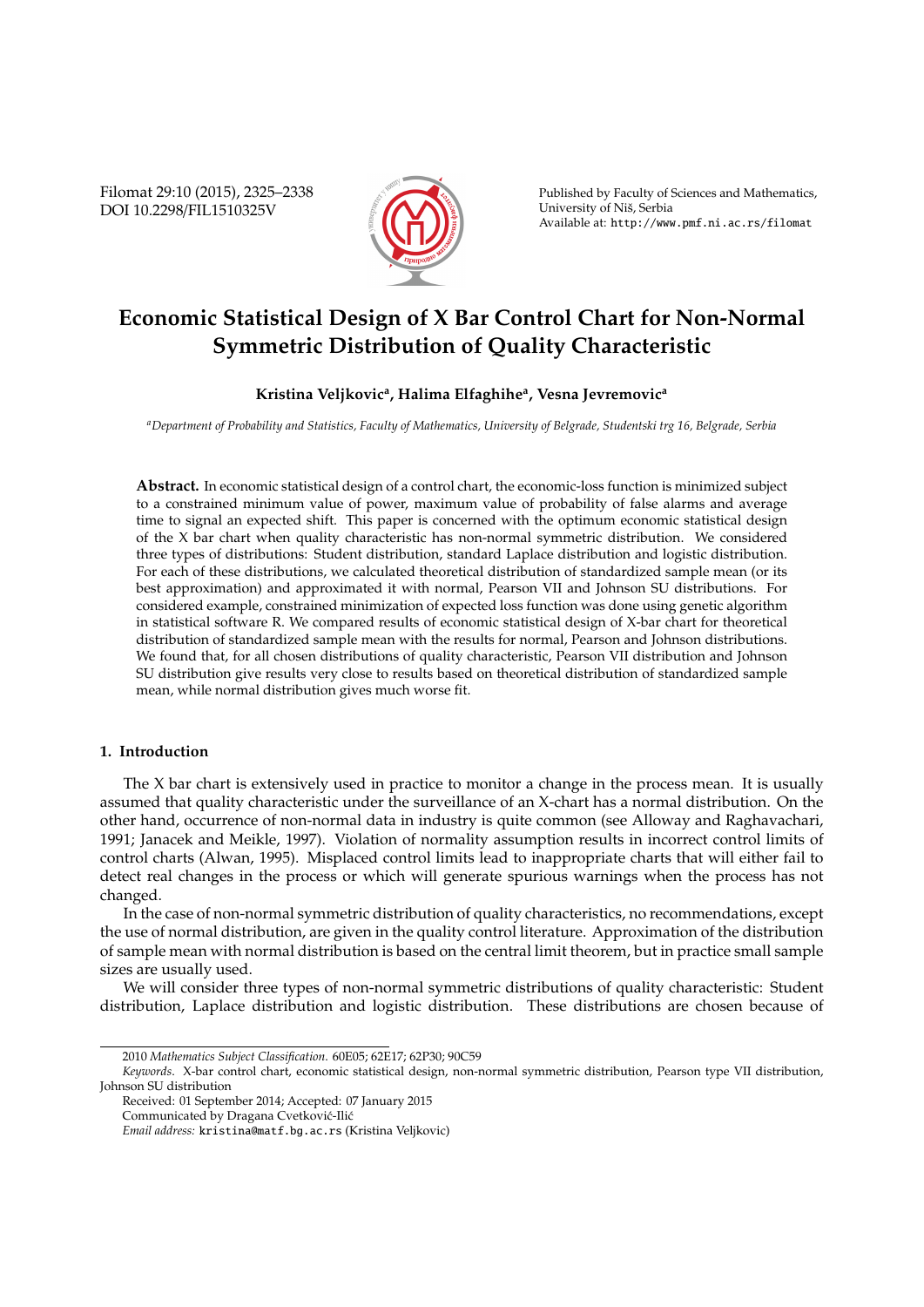their applications in various disciplines (economics, finance, engineering, hydrology, etc, see for instance Ahsanullah et al., 2014; Balakrishnan, 1991; Kotz et al., 2001). For each of these distributions, we calculated theoretical distribution of standardized sample mean (or its best approximation) and then we approximated it with normal, Pearson VII and Johnson SU distributions. Pearson system of distributions, Johnson's transformations and normal distribution are known to provide approximations to a wide variety of observed distributions (Johnson et al., 1994).

In this paper, we will be concerned with the optimum economic statistical design of the X-bar chart for chosen distributions of quality characteristic. In economic statistical design of a control chart, the economicloss function is minimized subject to a constrained minimum value of power and maximum value of the Type I error probability and ATS (average time to signal) an expected shift (Saniga, 1989). Constrained minimization of expected loss function was done in statistical software R, using genetic algorithm *ga* from R package GA (Scrucca, 2013). Results of economic statistical design of X-bar chart for theoretical distribution of standardized sample mean and normal, Pearson VII and Johnson SU approximations are compared, with results based on the theoretical distribution of sample mean as the 'golden' standard.

Our objective is, using previous theoretical results concerning distributions of standardized sample mean, to provide a reliable method for design of X bar control chart that takes into account economic factors while achieving desirable statistical properties in the case when distribution of the data is symmetric, but non-normal.

The rest of this paper is organized as follows: basic assumptions about the process and methods of design of X-bar control chart are discussed in Section 2. Description of distribution of quality characteristic and distribution of standardized sample mean is given in Sections 3 and 4, respectively. Normal, Pearson and Johnson approximations are considered in Section 5. An illustrative example on the construction of the economic statistical design of X bar chart for theoretical distribution of standardized sample mean and its normal, Pearson VII and Johnson SU approximations is given in Section 6. Conclusions are drawn in Section 7.

#### **2. Economic statistical design of the X bar chart**

#### *2.1. Basic assumptions*

We shall state briefly the basic assumptions about the process. It is presumed that a process begins in in-control state with mean  $\mu_0$  and that single assignable cause of magnitude  $\delta$  results in a shift in the process mean from  $\mu_0$  to either  $\mu_0 - \delta\sigma$  or  $\mu_0 + \delta\sigma$ , where  $\sigma$  is a standard deviation which is assumed to remain stable.

The process is monitored by the X bar chart with central line  $\mu_0$  and upper and lower control limits, The process is monitored by the X bar chart with central line  $\mu_0$  and upper and lower control limits.<br>respectively,  $\mu_0 + k\sigma/\sqrt{n}$  and  $\mu_0 - k\sigma/\sqrt{n}$ , where *n* represents the sample size and *k* width of control limit Samples are taken from the process every *h* hours and the sample mean is plotted on the X-bar chart. If a sample mean exceeds control limits, it is assumed that some shift in the process mean has occurred and a search for the assignable cause is initiated. The process is allowed to continue operating during the search for the assignable cause. The parameters  $\mu_0$ ,  $\delta$  and  $\sigma$  are assumed to be known.

The assignable cause is assumed to occur according to a Poisson process with an intensity of  $\lambda$  occurrences per hour. That is, assuming that the process begins in the in-control state, the time interval that the process remains in control is an exponential random variable with mean  $\frac{1}{\lambda}$ h. Therefore, given the occurrence of the assignable cause in the interval between the *j*th and (*j* + 1)st sample, the expected time of occurrence within the interval between samples is

$$
\tau = \frac{\int_{jh}^{(j+1)h} (t - jh) \lambda e^{-\lambda t} dt}{\int_{jh}^{(j+1)h} \lambda e^{-\lambda t} dt} = \frac{1 - (1 + \lambda h)e^{-\lambda h}}{\lambda (1 - e^{-\lambda h})}.
$$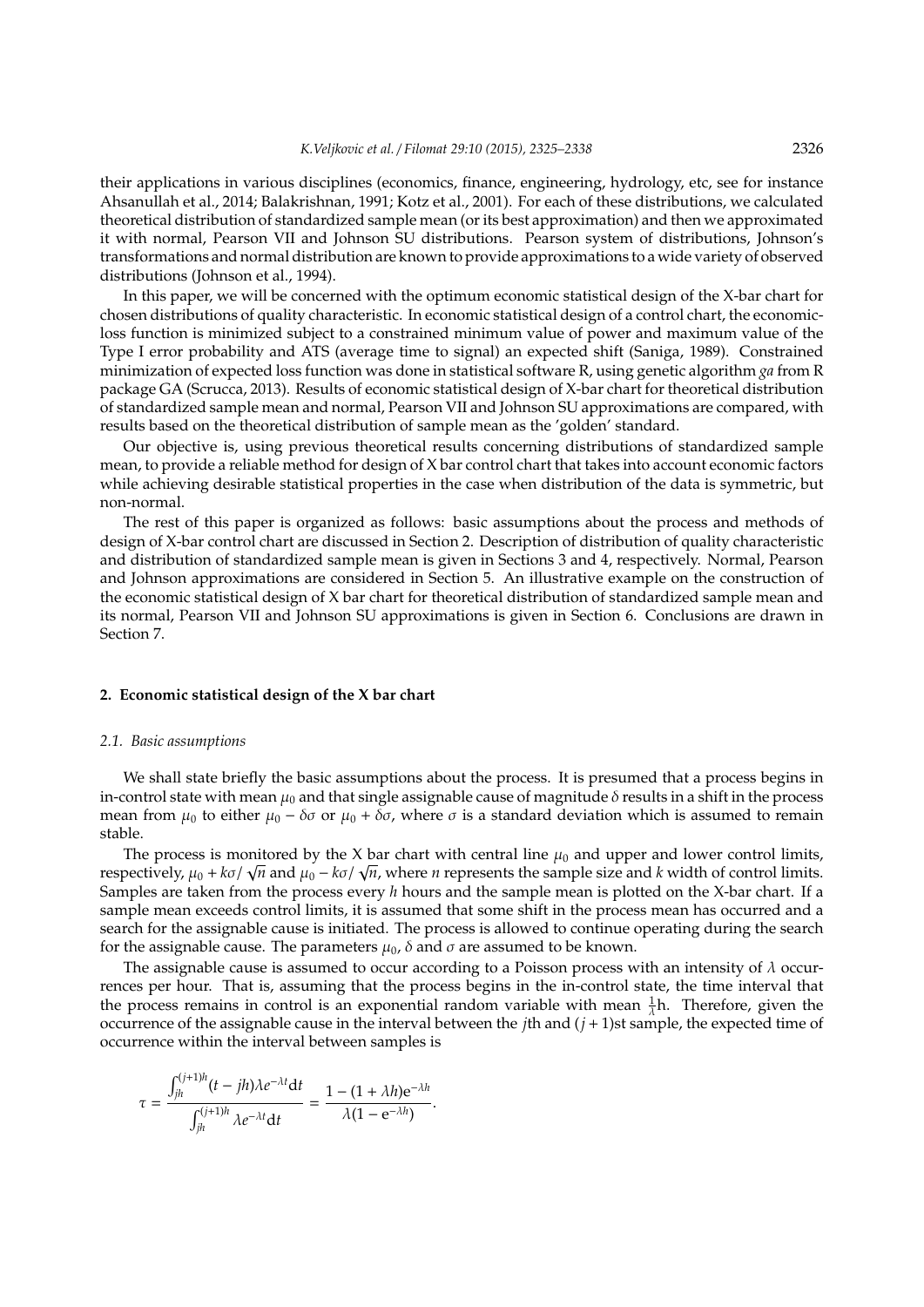# *2.2. Design parameters*

Various kinds of parameters are considered in the economic statistical design of the control chart and they are denoted by following symbols:

- *n*: Sample size.
- *h*: Sampling interval.
- *k*: Width of control limits.
- $\bullet$   $\sigma$ : Standard deviation of observations.
- $\mu_0$ : In-control process mean.
- $\mu_1$ : Out-of control process mean.
- δ: Shifts in process mean in standard deviation units when assignable cause occurs ( $\delta = |\mu_1 \mu_0|/\sigma$ ).
- $\lambda$ : It is assumed that in-control time follows an exponential distribution with mean  $\frac{1}{\lambda}$ .
- τ: Expected time of occurrence of the assignable cause, given it occurs between the *j*-th and (*j* + 1)-st samples.
- $\alpha$ : Probability of type I error.
- β: Probability of type II error.
- ATS: Average time to signal an expected shift,  $ATS = \frac{h}{1-\beta}$ .
- $q$ : The time required to take a sample and interpret the results.
- *D*: The time required to find an assignable cause following an out-of-control signal.
- *a*<sub>1</sub>: Fixed cost per sample.
- *a*<sub>2</sub>: Variable cost per unit sampled.
- *a*<sub>3</sub>: Cost for searching and repairing the assignable cause.
- $\bullet$  *a*<sup> $\alpha$ </sup>  $\sigma_3$ : Cost of investigating a false alarm.
- $V_0$ : Profit per hour earned by the process operating in-control.
- *V*1: Profit per hour earned by the process operating out-of-control  $(V_0 > V_1)$ .
- *a*<sub>4</sub>: Hourly penalty cost associated with production in the out-of-control state,  $a_4 = V_0 V_1$
- $\kappa$ : Expected number of false alarms,  $\kappa = \alpha \frac{e^{-\lambda h}}{1 e^{-\lambda h}}$  $\frac{e^{-\lambda h}}{1-e^{-\lambda h}}$ .
- *E*(*T*): Expected length of a production cycle. The production cycle time *T* is defined as the interval of time from the start of production (the process is assumed to start in the in-control state), following an adjustment to the detection and elimination of the assignable cause.
- *E*(*C*): Expected cost per cycle. Total cost *C* consists of the costs of testing and sampling, the costs associated with investigating an out-of-control signal and with the repair or correction of any assignable causes found and the costs associated with the production of nonconforming items.
- *s*: Expected number of samples taken within a cycle,  $s = \frac{E(T)}{h}$  $\frac{(1)}{h}$ .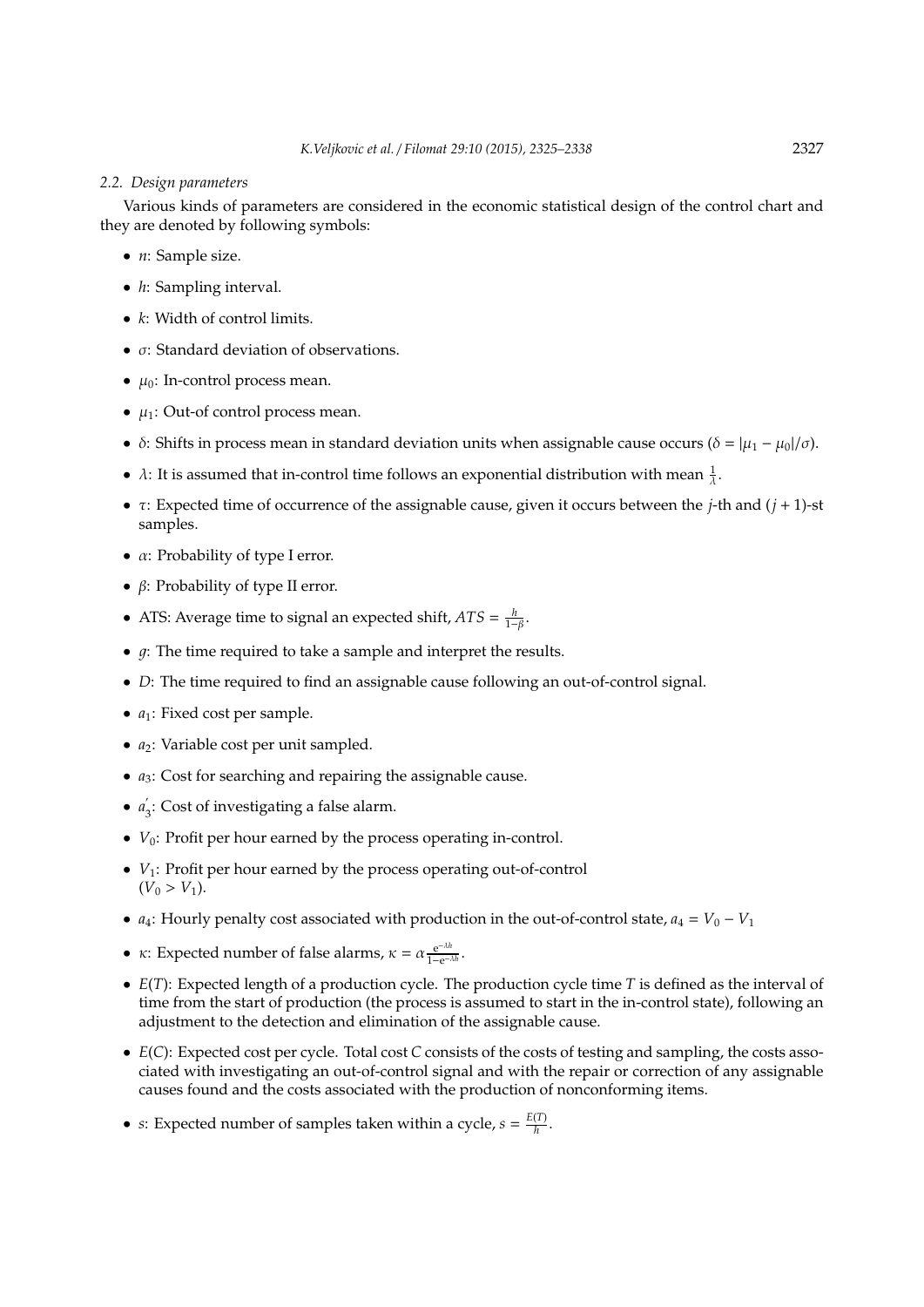#### *2.3. The expected cycle time*

Each production cycle begins with the process in the in-control state and continues until process monitoring via control charts results in an out-of-control signal. Following an adjustment in which the process is returned to the in-control state, a new cycle begins.

Length of a production cycle *T* is partitioned into five time intervals, *Ia*, *Ib*, *I<sup>c</sup>* , *Id*, and *I<sup>e</sup>* (Figure 1).



Figure 1: Intervals of production cycle

- *Ia*: The time until the assignable cause occurs from the start of the cycle.
- $I_b$ : The time until the next sample is taken from the end of  $I_a$ .
- $\bullet$  *I<sub>c</sub>*: The time until the chart gives an out-of-control signal from the end of  $I_b$ .
- $I_d$ : The time to analyze the sample and chart the result from the end of  $I_c$ .
- *I<sup>e</sup>* : The time to discover the assignable cause and repair the process from the end of *Id*.

Three time points are denoted on Figure 1: point 1 represents last sample before the occurrence of the assignable cause, point 2 first sample taken after assignable cause and point 3 the moment when lack of control is detected. Process remains in-control state during time interval  $I_a$  and it is in out-control state during intervals *Ib*, *I<sup>c</sup>* , *I<sup>d</sup>* and *I<sup>e</sup>* .

Expected lengths of each of these time intervals are, respectively, equal to

$$
E(I_a) = \frac{1}{\lambda}, E(I_b) = h - \tau, E(I_c) = ATS - h, E(I_d) = gn, E(I_e) = D.
$$

Then, expected length of a cycle is

$$
E(T) = \frac{1}{\lambda} + \frac{h}{1 - \beta} - \tau + gn + D.
$$

## *2.4. The expected cost*

Expected cost during a production cycle is equal to

$$
E(C) = V_0 \cdot \frac{1}{\lambda} + V_1 \cdot \left(\frac{h}{1-\beta} - \tau + gn + D\right) - a_3 - a_3' \kappa - (a_1 + a_2 n)s
$$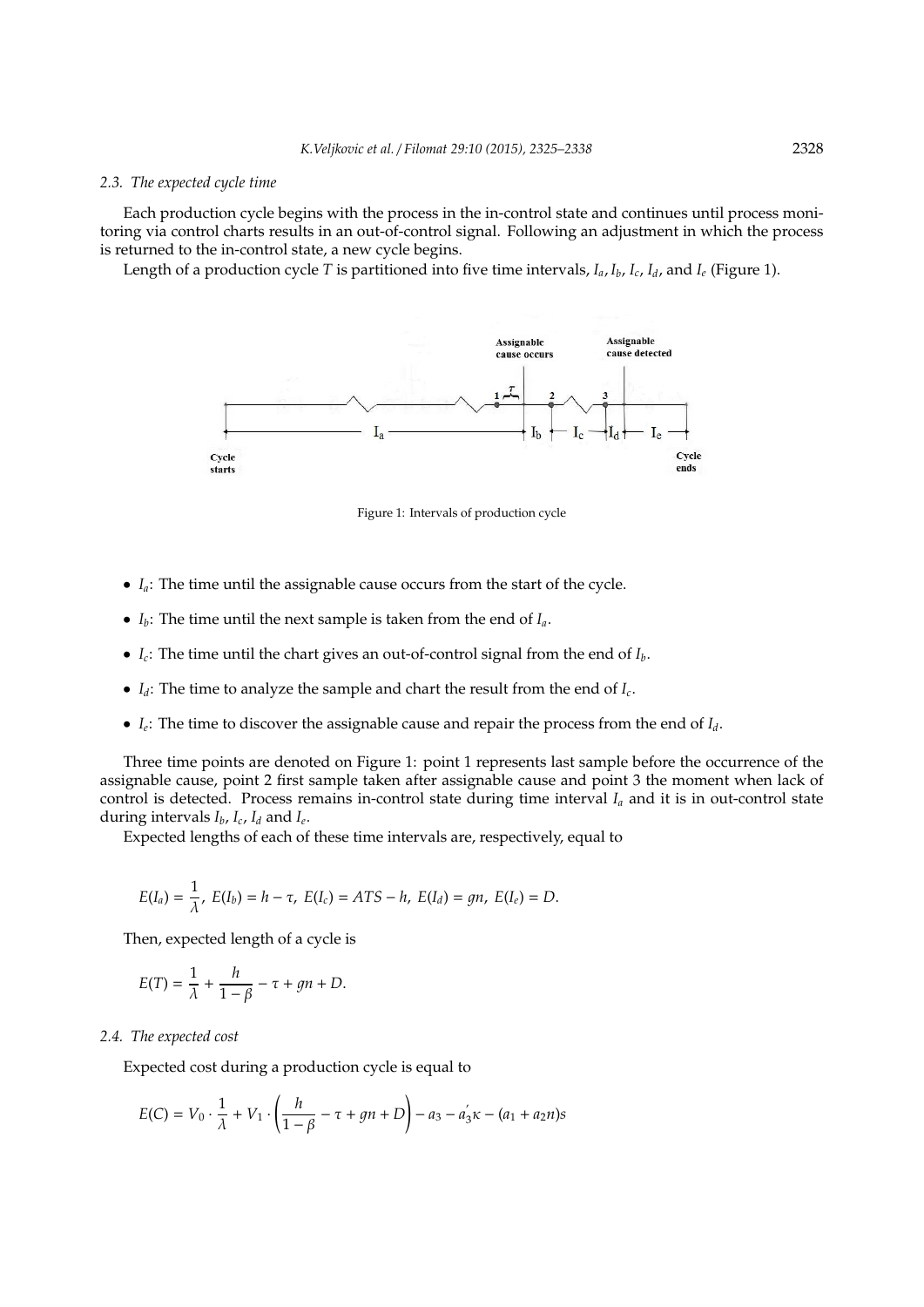#### *2.5. The expected loss per hour*

The expected loss function is equal to

$$
E(L) = V_0 - \frac{E(C)}{E(T)} = \frac{a_1 + a_2}{h} + \frac{a_4\left(\frac{h}{1-\beta} - \tau + gn + D\right) + a_3 + a_3' \kappa}{\frac{1}{\lambda} + \frac{h}{1-\beta} - \tau + gn + D}.
$$

## *2.6. Methods of design*

The use of control chart requires one to select a sample size, a sampling frequency and control limits for the chart. Selection of these three parameters is usually called the design of the control chart. Currently, there are three general methods for design of control charts: statistical, economic and economic statistical design. In statistically designed control charts, control-limit width (which determines the Type I error probability) and power are preselected. Then, sample size and sampling frequency (if ATS is specified) can be determined (Woodall, 1985).

The objective of economic design is to find the sample size, control-limit width, and sampling frequency that minimize the loss in profit composed of several given costs. Duncan (1956) first proposed an economic model for the optimum economical design of the X-bar control chart. This research stimulated many subsequent studies on the subject. Lorenzen and Vance (1986) proposed a general method for determining the economic design parameters of control charts.

The weakness of statistically designed control charts are high operating costs. On the other hand, economic design does not consider the probability of type I and type II errors which can lead to high probability of false alarms and low power. Saniga (1989) proposed economic statistical model which combines properties of economic and statistical design: it is a method for economic design of control charts that have bounds on type I and type II error probabilities and the average time to signal (ATS) an expected shift. Economic statistical design considers economic factors while achieving desirable statistical properties and, therefore, represents the improvement of economic or statistical design.

#### *2.7. Economic statistical model*

The economic statistical design of a control chart is defined as a design in which the expected economicloss cost function *E*(*L*) is minimized subject to a constrained minimum value of power and maximum value of the Type I error probability and ATS an expected shift. We wish to find sample size, control-limit width, and sampling frequency to

*minimize E*(*L*) (1) subject to  $\alpha \le \alpha_0$ ,  $p \ge p_0$ ,  $ATS \le ATS_0$ ,

where  $p = 1 - \beta$ ,  $\alpha_0$ ,  $p_0$  and  $ATS_0$  are, respectively, power and the desired bounds on the Type I error probability, power, and ATS an expected shift.

#### **3. Distribution of quality characteristic**

In this paper we consider three types of non-normal symmetric distributions of quality characteristic *X*: Student's distribution, Laplace (double exponential) and logistic distribution (Đorić et al. 2007, Johnson et al. 1994, Johnson et al. 1995). All chosen distributions have heavier tails than normal distribution.

Distributions are given by their density functions. We will use following notations for mean, variance, skewness and kurtosis of quality characteristic, respectively:  $\mu = E(X)$ ,  $\sigma^2 = Var(X)$ ,  $\alpha_3 = \frac{E(X - E(X))^3}{\frac{3}{2}}$  $rac{-L(A))}{\sigma^{\frac{3}{2}}}$ ,  $\alpha_4 = \frac{E(X - E(X))^4}{\sigma^4}$  $\frac{dE(\Delta t)}{dt}$ . As all chosen distributions are symmetric around the mean,  $\alpha_3 = 0$ .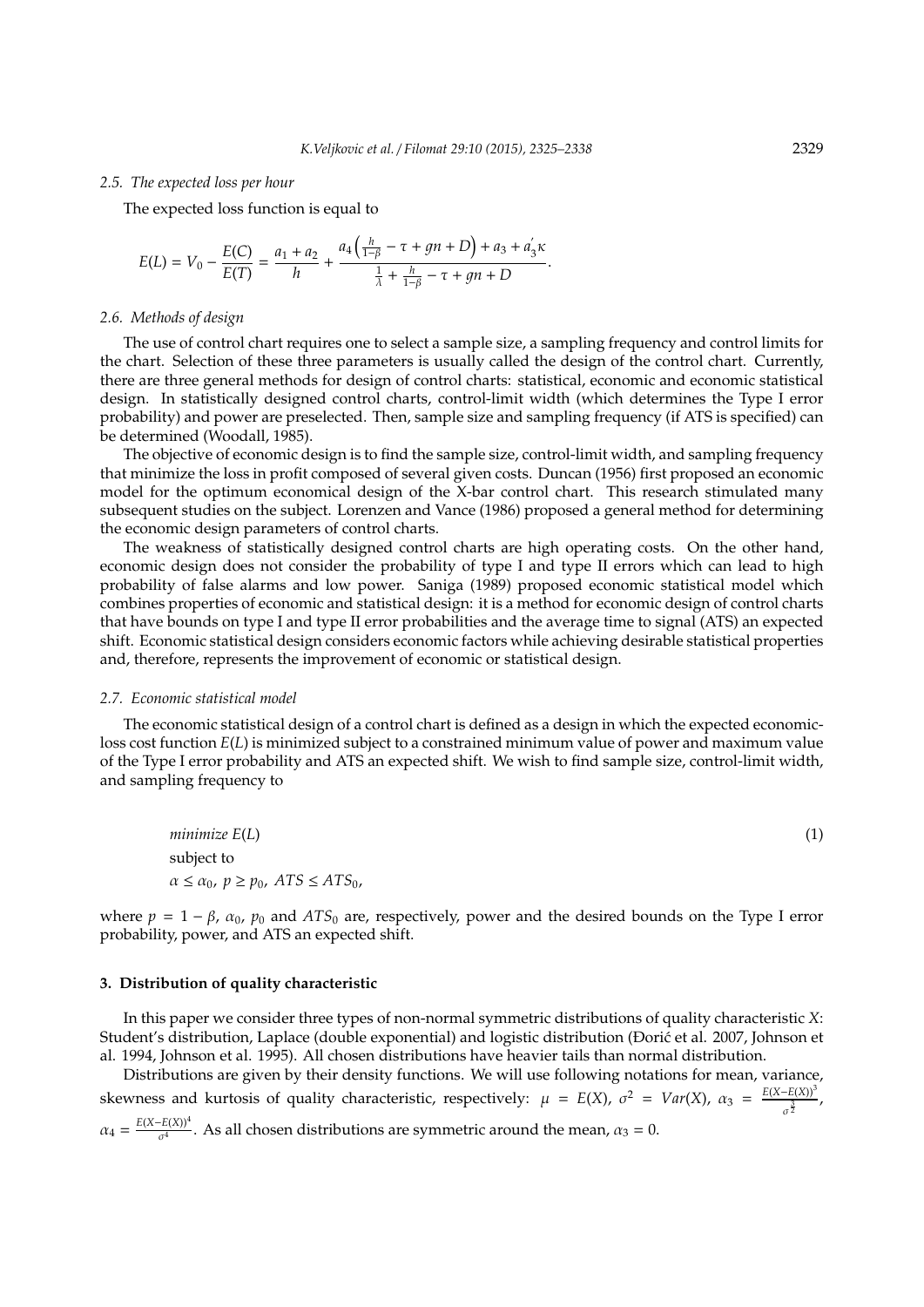1. Student's distribution  $t(v, \mu, \eta)$ 

$$
f(x) = \frac{\Gamma\left(\frac{\nu+1}{2}\right)}{\eta \sqrt{\pi \nu} \Gamma\left(\frac{\nu}{2}\right)} \left(1 + \frac{1}{\nu} \left(\frac{x-\mu}{\eta}\right)^2\right)^{-\frac{\nu+1}{2}}, x \in \mathbb{R},
$$

where  $\nu$  ( $\nu \in \mathbb{R}$ ) is the shape parameter,  $\eta$  ( $\eta > 0$ ) is scale parameter and  $\mu$  ( $\mu \in \mathbb{R}$ ) location parameter. Variance and kurtosis are, respectively, equal to

$$
\sigma^2 = \frac{\nu}{\nu - 2} \eta^2, \ \nu > 2, \quad \alpha_4 = 3 + \frac{6}{\nu - 4}, \ \nu > 4.
$$

Random variable  $Y = \frac{X - \mu}{n}$  $\frac{-\mu}{\eta}$  has Student distribution *t*(*v*) with density function

$$
f(y) = \frac{\Gamma\left(\frac{\nu+1}{2}\right)}{\sqrt{\pi\nu}\Gamma\left(\frac{\nu}{2}\right)} \left(1 + \frac{y^2}{\nu}\right)^{-\frac{\nu+1}{2}}, y \in \mathbb{R}.
$$

2. Laplace distribution  $L_2(\eta,\mu)$ 

$$
f(x) = \frac{1}{2\eta} \exp\left\{-\frac{|x-\mu|}{\eta}\right\}, x \in \mathbb{R},
$$

where  $\mu$  ( $\mu \in \mathbb{R}$ ) is location parameter and  $\eta$  ( $\eta > 0$ ) scale parameter. Variance and kurtosis are, respectively, equal to

$$
\sigma^2=2\eta^2,\ \alpha_4=6.
$$

Random variable *Y* = *X* −  $\mu$  has standard Laplace distribution  $L_1(\eta)$  with density function

$$
f_Y(y)=\frac{1}{2\eta}\exp\left\{-\frac{|y|}{\eta}\right\},\ y\in\mathbb{R}.
$$

3. Logistic distribution  $LGS(\mu, \eta)$ 

$$
f(x) = \frac{\exp\left\{-\frac{x-\mu}{\eta}\right\}}{\eta \cdot \left(1 + \exp\left\{-\frac{x-\mu}{\eta}\right\}\right)^2}, \ x \in \mathbb{R},
$$

where  $\mu$  ( $\mu \in \mathbb{R}$ ) is the location parameter and  $\eta$  ( $\eta > 0$ ) scale parameter. Variance and kurtosis are, respectively, equal to

$$
\sigma^2 = \frac{\eta^2 \pi^2}{3}, \ \alpha_4 = 4.2.
$$

Random variable  $Y = \frac{X - \mu}{n}$  $\frac{\mu}{\eta}$  has standard logistic distribution with density function

$$
f_Y(y) = \frac{e^{-y}}{(1 + e^{-y})^2}, \ y \in \mathbb{R},
$$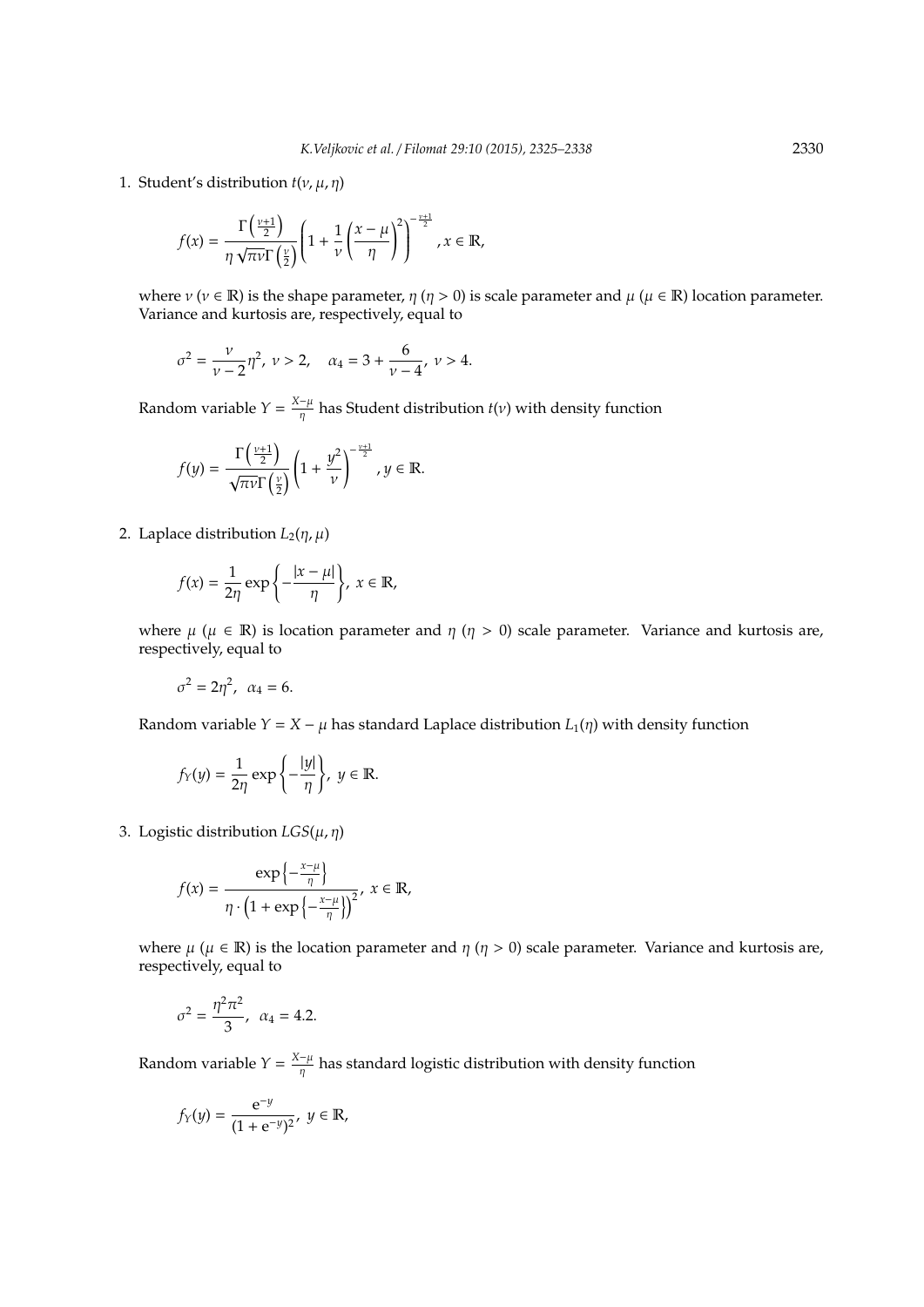# **4. Distribution of standardized sample mean**

## *4.1. Sample from Student's distribution*

Witkowský (2001, 2004) proposed a method for numerical evaluation of the distribution function and the density function of a linear combination of independent Student's *t* random variables. The method is based on the inversion formula which leads to the one-dimensional numerical integration.

Let  $(X_1, X_2, ..., X_n)$  be a sample from Student's  $t(v, \mu, \lambda)$  distribution. Then  $Y_k = \frac{X_k - \mu}{n}$ η , *k* = 1, 2, . . . , *n* are independent Student's  $t_v$  random variables with  $v$  degrees of freedom. Further, let  $Y = \sum_{k=1}^{n} Y_k$  be sum of these variables and let  $\phi_{Y_k}(t)$  denote the characteristic function of  $Y_k$ . The characteristic function of  $Y$  is

$$
\phi_Y(t)=\prod_{k=1}^n\phi_{Y_k}(t),
$$

where

$$
\phi_{Y_k}(t) = \frac{1}{2^{\frac{\nu}{2}-1}\Gamma(\frac{\nu}{2})}\left(\nu^{\frac{1}{2}}|t|\right)^{\frac{\nu}{2}}K_{\nu/2}\left(\nu^{\frac{1}{2}}|t|\right),\,
$$

where  $K_{\alpha}(z)$  denotes modified Bessel function of the second kind.

For more details see Witkovský (2001). Note that the characteristic function of the Student's random variable is a real function.

The cumulative distribution function (cdf)  $F_Y(y)$  of random variable  $Y$  is according to the inversion formula due to Gil-Pelaez (1951) given by

$$
F_Y(y) = \frac{1}{2} - \frac{1}{\pi} \int_0^\infty \text{Im}\left(\frac{e^{-ity}\phi_Y(t)}{t}\right) dt =
$$
  
= 
$$
\frac{1}{2} + \frac{1}{\pi} \int_0^\infty \frac{\sin(ty)\phi_Y(t)}{t} dt
$$
 (2)

and the probability density function (pdf)  $f_Y(y)$  of *Y* is given by

$$
f(y) = \frac{1}{\pi} \int_0^{\infty} \text{Re}(e^{-ity} \phi_Y(t)) dt =
$$
  
= 
$$
\frac{1}{\pi} \int_0^{\infty} \cos(ty) \phi_Y(t) dt
$$
 (3)

For any chosen *y* algorithm *tdist* in *R* package *tdist* (Witkovsky and Savin, 2005) evaluates the integrals in (2) and (3) by multiple *p*-points Gaussian quadrature over the real interval  $t \in (0, 10\pi)$ . The whole interval is divided into *m* subintervals given by pre-specified limits and the integration over each subinterval is done with *p*-points Gaussian quadrature which involves base points  $b_{ij}$ , and weight factors  $w_{ij}$ ,  $i = 1, 2, \ldots, p$ ,  $j =$ 1, 2, . . . , *m*. So,

$$
F_Y(y) \approx \frac{1}{2} + \frac{1}{\pi} \sum_{j=1}^m \sum_{i=1}^p \frac{\sin(b_{ij}y)}{b_{ij}} w_{ij} \phi_Y(b_{ij}) =
$$
  

$$
= \frac{1}{2} + \frac{1}{\pi} \sum_{j=1}^m \sum_{i=1}^p \frac{\sin(b_{ij}y)}{b_{ij}} W_{ij},
$$
  

$$
f_Y(y) \approx \frac{1}{\pi} \sum_{j=1}^m \sum_{i=1}^p \cos(b_{ij}y) w_{ij} \phi_Y(b_{ij}) =
$$
  

$$
= \frac{1}{\pi} \sum_{j=1}^m \sum_{i=1}^p \cos(b_{ij}y) W_{ij},
$$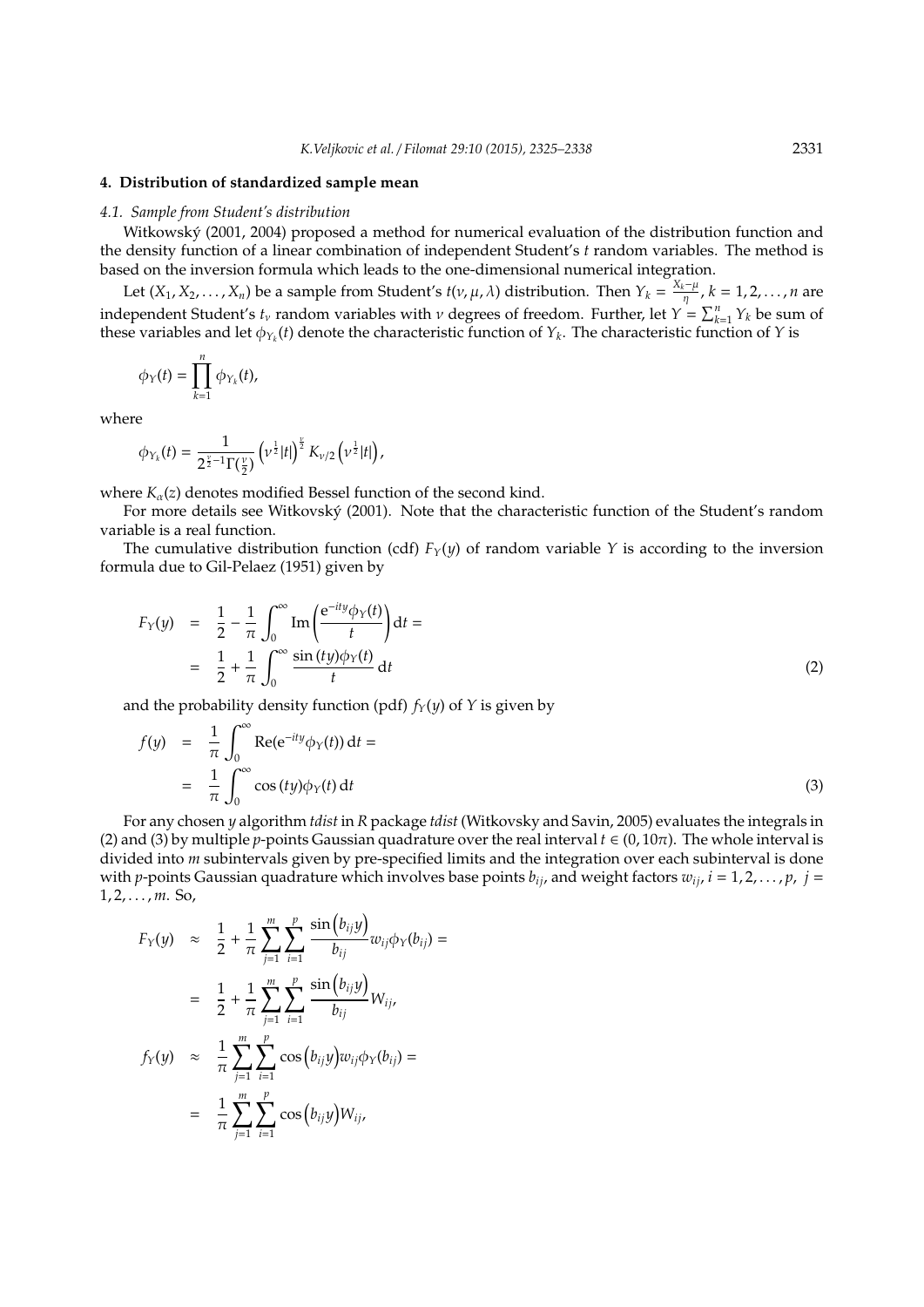where  $W_{ij} = w_{ij} \phi_Y(b_{ij})$ . For evaluation of  $F_Y(y)$  and  $f_Y(y)$  in many different points the algorithm requires only one evaluation of the weights  $W_{ij}$ , for  $i = 1, 2, \dots, p$  and  $j = 1, 2, \dots, m$ , which directly depend on the characteristic function  $\phi_Y(\cdot)$  and do not depend on *y*.

Then, distribution function and density function of standardized sample mean  $T_n = \frac{\overline{X} - \mu}{\sigma}$ σ  $\overline{n} = Y \sqrt{\frac{v-2}{nv}}$ are equal to

$$
F_{T_n}(t) = P\left\{Y\sqrt{\frac{v-2}{nv}} \le t\right\} = F_Y\left(\sqrt{\frac{nv}{v-2}}t\right)
$$
  

$$
f_{T_n}(t) = \sqrt{\frac{nv}{v-2}} \cdot f_Y\left(\sqrt{\frac{nv}{v-2}}t\right), t \in \mathbb{R}
$$

Skewness and kurtosis of standardized sample mean are, respectively, equal

$$
\alpha_{3,T_n} = 0
$$
,  $\alpha_{4,T_n} = 3 + \frac{6}{n(\nu - 4)}$ .

Probability of I type error and power are, respectively, equal to

$$
\alpha=2F_{T_n}(-k),\;\;1-\beta=F_{T_n}(-k-\delta\sqrt{n})+F_{T_n}(-k+\delta\sqrt{n}).
$$

## *4.2. Sample from Laplace distribution*

Let  $(X_1, X_2, \ldots, X_n)$  be a sample from Laplace distribution  $L_2(\mu, \eta)$ . Then,  $Y_k = X_k - \mu$ ,  $k = 1, 2, \ldots, n$  are independent random variables with standard Laplace distribution  $L_1(\eta)$ .

We will use the property that if two independent random variables have exponential  $\varepsilon(\eta)$  distribution, then their difference has standard Laplace distribution. Further, standard exponential distribution is gamma distribution, Γ(1, η). Sum of *n* independent variables with Γ(1, η) distribution is gamma distribution Γ(*n*, η). In that way, we conclude that sum of *n* independent random variables  $Y_1, Y_2, \ldots, Y_n$  with standard Laplace distribution can be written as the difference of two random variables with gamma distribution Γ(*n*, η) which is called bilateral gamma distribution.

Bilateral gamma distribution is symmetric around 0, with density function for *y* > 0 (Küchler and Tappe, 2008)

$$
f(y) = \left(\frac{\eta}{2}\right)^n \cdot \frac{1}{(n-1)!} \sum_{k=0}^{n-1} a_k y^k e^{-\eta y},
$$

where the coefficients  $(a_k)_{k=0,\dots,n-1}$  are given by

$$
a_k = {n-1 \choose k} \frac{1}{(2\eta)^{n-1-k}} \prod_{l=0}^{n-2-k} (n+l), \ a_{n-1} = 1.
$$

Probability distribution function, for *y* > 0 is

$$
F_Y(y) = \frac{1}{2} + \left(\frac{\eta}{2}\right)^n \cdot \frac{1}{(n-1)!} \sum_{k=0}^n \frac{a_k}{\eta^{k+1}} \gamma(k+1, \eta x),
$$

where  $\gamma(n, x)$  is lower incomplete gamma function.

For evaluation of cdf we will use following recursive relation for incomplete gamma function

 $\gamma(n, x) = (n - 1)\gamma(n - 1, x) - x^{n-1}e^{-x}$ 

and  $\gamma(1, x) = 1 - e^{-x}$ .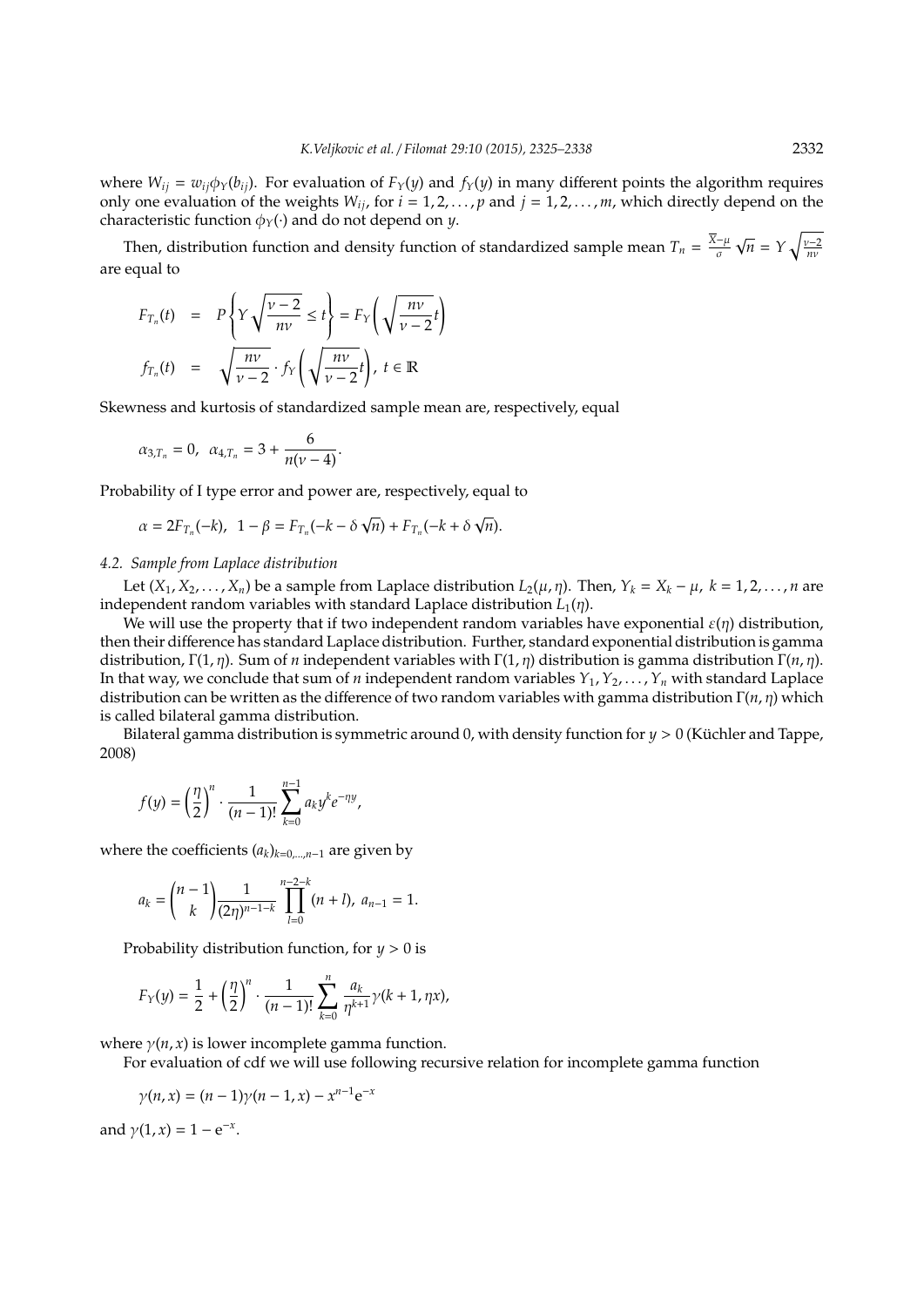Then, distribution function and density function of standardized sample mean  $T_n = \frac{\overline{X} - \mu}{\sigma}$ σ  $\overline{n} = \frac{Y}{\eta \cdot \sqrt{2n}}$ 

$$
F_{T_n}(t) = P\left\{\frac{Y}{\eta \cdot \sqrt{2n}} \le t\right\} = F_Y\left(\eta \sqrt{2nt}\right),
$$
  

$$
f_{T_n}(t) = \eta \sqrt{2n} \cdot f_Y\left(\eta \sqrt{2nt}\right), t \in \mathbb{R}
$$

Skewness and kurtosis of standardized sample mean are, respectively, equal

$$
\alpha_{3,T_n} = 0, \ \alpha_{4,T_n} = 3 + \frac{3}{n}.
$$

Probability of I type error and power are, respectively equal to

$$
\alpha = 2F_{T_n}(-k), \quad 1 - \beta = F_{T_n}(-k - \delta \sqrt{n}) + F_{T_n}(-k + \delta \sqrt{n}).
$$

# *4.3. Sample from logistic distribution*

Let  $(X_1, X_2, \ldots, X_n)$  be a random sample from logistic distribution  $LGS(\mu, \eta)$ .

George and Mudholkar (1983) showed that a standardized Student's t-distribution provides a very good approximation for the distribution of a convolution of *n* i.i.d. logistic variables. These authors then compared three approximations: (1) standard normal approximation, (2) Edgeworth series approximation correct to order  $n^{-1}$ , and (3) Student's t approximation with  $\nu = 5n + 4$  degrees of freedom. They showed that the third provides a very good approximation.

Gupta and Han (1992) considered the Edgeworth series expansions up to order *n*<sup>-3</sup> for the distribution of the standardized sample mean

$$
T_n = \frac{\overline{X} - \mu}{\sigma} \sqrt{n}.
$$

Distribution function is given by

$$
F_{T_n}(t) \approx \Phi(t) - \varphi(t) \left( \frac{1}{n} \left( \frac{1}{4!} \cdot \frac{6}{5} H_3(t) \right) + \frac{1}{n^2} \left( \frac{1}{6!} \cdot \frac{48}{7} H_5(t) + \frac{35}{8!} \left( \frac{6}{5} \right)^2 H_7(t) \right) \right) + \frac{1}{n^3} \left( \frac{1}{8!} \cdot \frac{432}{5} H_7(t) + \frac{210}{10!} \frac{48}{7} \cdot \frac{6}{5} H_9(t) + \frac{5775}{12!} \left( \frac{6}{5} \right)^3 H_{11}(t) \right), t \in \mathbb{R},
$$

where  $\varphi(\cdot)$  and  $\Phi(\cdot)$  are standard normal pdf and cdf and  $H_i(x)$  is the Hermite polynomial.

Then, probability density function of standardized sample mean is

$$
f_{T_n}(t) \approx \varphi(t) \left( 1 + \frac{1}{n} \cdot \frac{1}{4!} \cdot \frac{6}{5} \cdot \left( t H_3(t) - H_3'(t) \right) + \frac{1}{n^2} \left( \frac{1}{6!} \cdot \frac{48}{7} \cdot \left( t H_5(t) - H_5'(t) \right) + \frac{35}{8!} \left( \frac{6}{5} \right)^2 \left( t H_7(t) - H_7'(t) \right) \right) + \frac{1}{n^3} \left( \frac{1}{8!} \cdot \frac{432}{5} \cdot \left( t H_7(t) - H_7'(t) \right) + \frac{210}{10!} \frac{48}{7} \cdot \frac{6}{5} \left( t H_9(t) - H_{9}'(t) \right) + \frac{5775}{12!} \left( \frac{6}{5} \right)^3 \left( t H_{11}(t) - H_{11}'(t) \right) \right), \ t \in \mathbb{R}
$$

Gupta and Han (1992) compared this approximation with the approximations mentioned earlier, and they showed the approximation to be far better than even the Student's t-approximation suggested by George and Mudholkar (1983).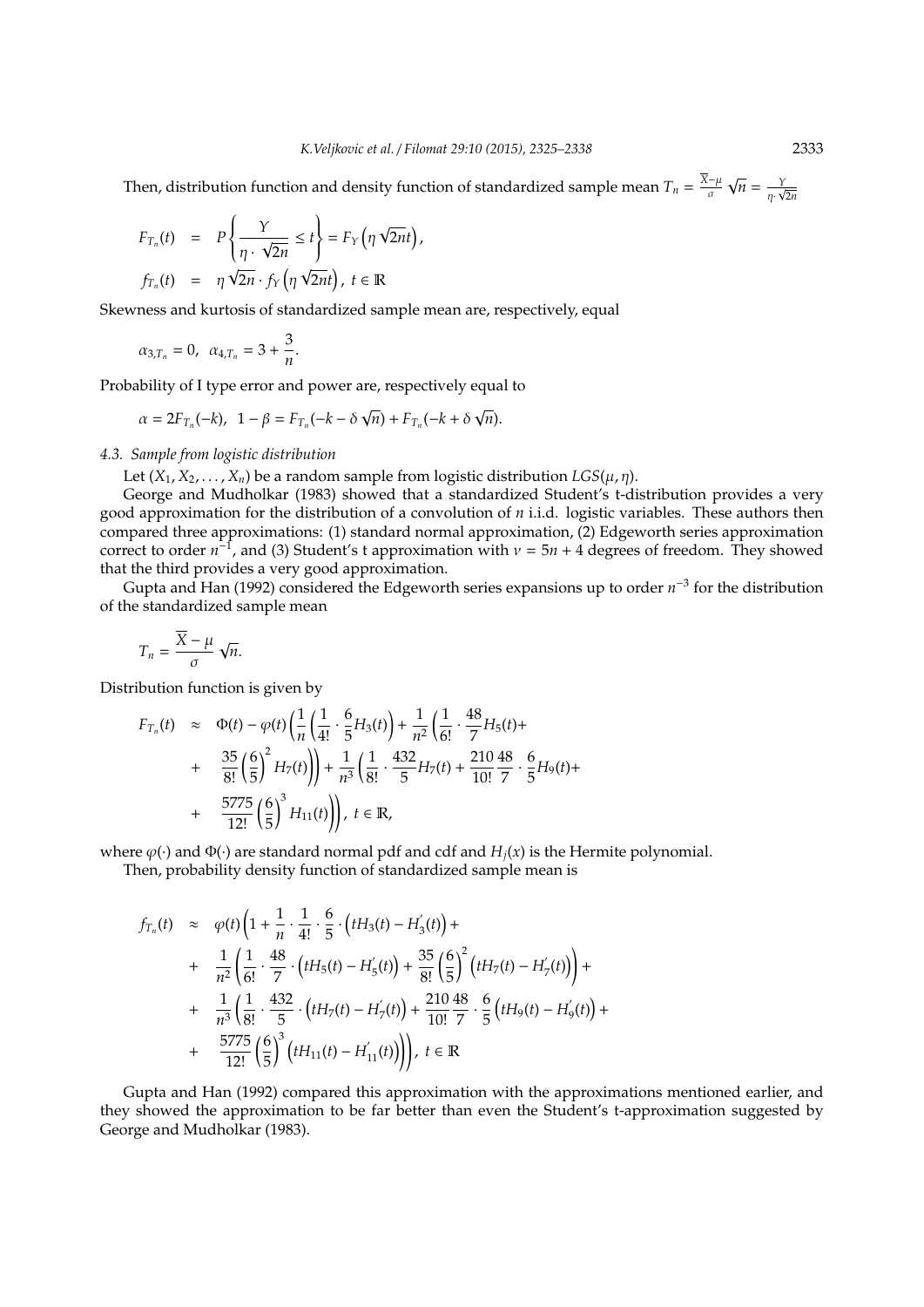Skewness and kurtosis of standardized sample mean are, respectively, equal

$$
\alpha_{3,T_n} = 0
$$
,  $\alpha_{4,T_n} = 3 + \frac{1.2}{n}$ .

Probability of I type error and power are, respectively equal to

$$
\alpha = 2F_{T_n}(-k), \quad 1 - \beta = F_{T_n}(-k - \delta \sqrt{n}) + F_{T_n}(-k + \delta \sqrt{n}).
$$

# **5. Approximations of the distribution of sample mean**

We will approximate distribution of standardized sample mean *T<sup>n</sup>* with normal distribution, Pearson's type VII distribution and Johnson's SU distribution.

# *5.1. Normal distribution*

Probability of I type error and power are, respectively equal to

$$
\alpha = 2\Phi(-k), \ \ 1 - \beta = \Phi(-k - \delta \sqrt{n}) + \Phi(-k + \delta \sqrt{n}),
$$

where Φ(·) is a probability distribution function of standard normal distribution.

# *5.2. Pearson type VII distribution*

Probability density function is equal to (Johnson et al. 1994, Đorić et al. 2007)

$$
f(x) = \frac{1}{\alpha B\left(m - \frac{1}{2}, \frac{1}{2}\right)} \cdot \left(1 + \frac{x^2}{\alpha^2}\right)^{-m}, \ x \in \mathbb{R},
$$

where  $m = \frac{5\alpha_4 - 9}{2(\alpha_4 - 3)}$ ,  $\alpha = \sigma_{T_n} \sqrt{\frac{2\alpha_4}{\alpha_4 - 3}} = \sqrt{\frac{2\alpha_4}{\alpha_4 - 3}}$  and  $B(a, b)$  is beta function. Then, cumulative distribution function is equal to

$$
F(x) = \frac{1}{2} I_{\alpha^2/(\alpha^2 + x^2)} \left( m - \frac{1}{2}, \frac{1}{2} \right),
$$

for  $x < 0$  and

$$
F(x) = 1 - \frac{1}{2} I_{\alpha^2/(\alpha^2 + x^2)} \left( m - \frac{1}{2}, \frac{1}{2} \right),
$$

for  $x > 0$ , where  $I_x(a, b) = \frac{B_x(a, b)}{B(a, b)}$  $\frac{B_{x}(a,b)}{B(a,b)}$  and  $B_{x}(a,b)$  is incomplete beta function.

Probability of I type error and power are, respectively equal to

$$
\alpha = 2F(-k), \ \ 1 - \beta = F(-k - \delta \sqrt{n}) + F(-k + \delta \sqrt{n}).
$$

*5.3. Johnson SU distribution*

In our case, Johnson SU distribution is defined by (Johnson 1949, Johnson et al. 1994)

$$
Z = \gamma + \zeta \operatorname{arcsinh}\left(\frac{T_n - \xi}{\psi}\right),
$$

where  $T_n$  is standardized sample mean (with unbounded range) and arcsinh( $\cdot$ ) is inverse sine hyperbolic function. Transformed variable *Z* has standard normal distribution. Symbols  $\gamma$ ,  $\zeta$ ,  $\xi$  and  $\psi$  represent parameters of the distribution.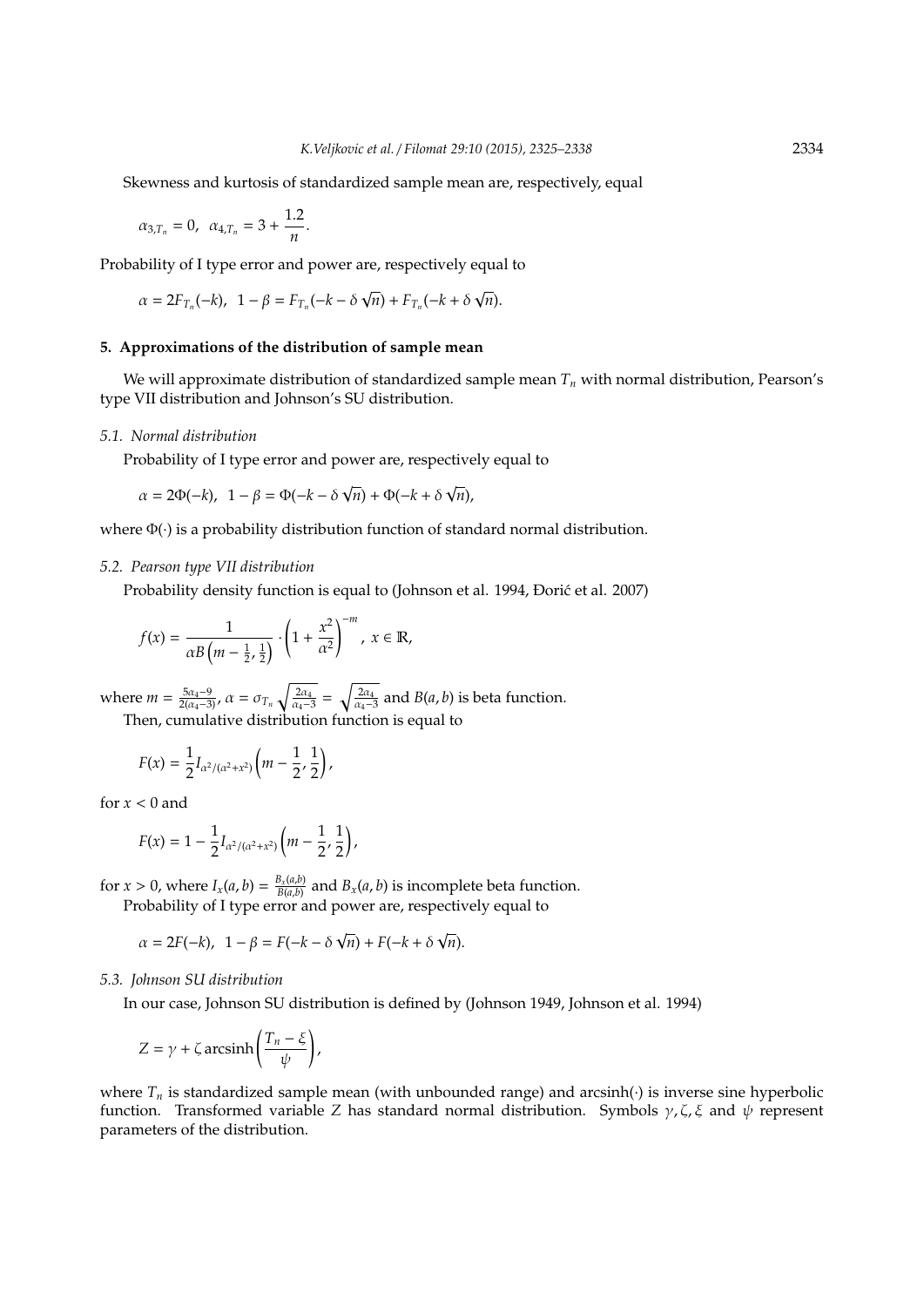Using method of moments (see Hill, 1976), we get following estimates for parameters  $\gamma$ , ζ, ξ,  $\psi$ . We will use notation  $\omega = e^{\frac{1}{\zeta^2}}$ .

As  $\alpha_{3,T_n} = 0$ , the required fitted Johnson's curve is symmetric, and

$$
\omega = \sqrt{(2\alpha_{4,T_n} - 2)^{\frac{1}{2}} - 1}, \ \ \zeta = (\ln \omega)^{-\frac{1}{2}}, \ \ \gamma = 0.
$$

Parameters  $\xi$  and  $\psi$  can be found from

$$
\xi = \mu_{T_n} = 0, \quad \psi = \sqrt{\frac{2\sigma_{T_n}^2}{\omega^2 - 1}} = \sqrt{\frac{2}{\omega^2 - 1}}.
$$

Then, Johnson's transformation is equal to

$$
Z = \zeta \operatorname{arcsinh}\left(\frac{T_n}{\psi}\right).
$$

Probability of I type error and power are, respectively equal to

$$
\alpha = 2\Phi\left(-\zeta \operatorname{arcsinh}\left(\frac{k}{\psi}\right)\right),
$$
  
\n
$$
1 - \beta = \Phi\left(\zeta \operatorname{arcsinh}\left(\frac{k + \delta \sqrt{n}}{\psi}\right)\right) - \Phi\left(\zeta \operatorname{arcsinh}\left(\frac{-k + \delta \sqrt{n}}{\psi}\right)\right).
$$

# **6. Example**

Let *X* represent measurable quality characteristic. Let  $a_1 = $1, a_2 = $0.1, a_3 = $25, a_2$  $a_3^2 = $50, a_4 = $100,$  $\lambda = 0.05$ ,  $\delta = 2$ ,  $q = 0.0167h$ ,  $D = 1$  (see Duncan,1956; Montgomery, 2005).

Constrained minimization of expected loss function (1) was done using genetic algorithm *ga* from R package GA (Scrucca, 2013). We selected following values for bounds on type I error probability, power and ATS an expected shift:  $\alpha_0 = 0.05$ ,  $p_0 = 0.9$ ,  $ATS_0 = 2h$ .

We considered four distributions of quality characteristics: Student distributions with 5 and 10 degrees of freedom, logistic distribution and Laplace distribution with  $\eta = 1$ . Using results from Section 4, we calculated theoretical distribution of standardized sample mean (or its best approximation) and, afterwards, expressions for type I error probability, power and expected loss function. The same procedure was followed using normal, Pearson VII and Johnson's distributions. We considered samples of sizes 3 to 10, finding, by constrained optimization of expected loss function, the optimal values of parameters *k* and *h*.

We provided to genetic algorithm *ga* interval of values for parameters *k* and *h* in the following way. Solving equations  $\alpha = \alpha(k) = 0.05$  and  $p = p(k) = 0.9$  using Brent's root-finding method (Brent, 1973), we got values  $k_1$  and  $k_2$ . By the constraints (1) we got interval of values  $[k_1, k_2]$  for parameter *k* and  $[0, 2p(k_1)]$ for parameter *h*. Results of the minimization of expected loss function are given in Table 1.

By looking at the results in Table 1, we can make following conclusions.

- 1. Normal approximation of standardized sample mean gives smallest values for *k*,*h*, ATS and expected loss and greatest power. One can not be automatically rely on these results, considering the fact that theoretical distribution of standardized sample mean gives the most precise answer.
- 2. Student distribution with 10 degrees of freedom is very close to normal distribution, so it is expected that results for normal approximation (optimal values of *k* and *h*, α, power, *ATS* and expected loss) should be close to results based on theoretical distribution, which is confirmed. Normal approximation does not fit so well in the case of Student distribution with  $\nu = 5$  degrees of freedom, logistic and Laplace distribution.
- 3. Pearson's VII and Johnson SU approximations give results which are very close to results based on theoretical distribution of standardized sample mean, in all cases.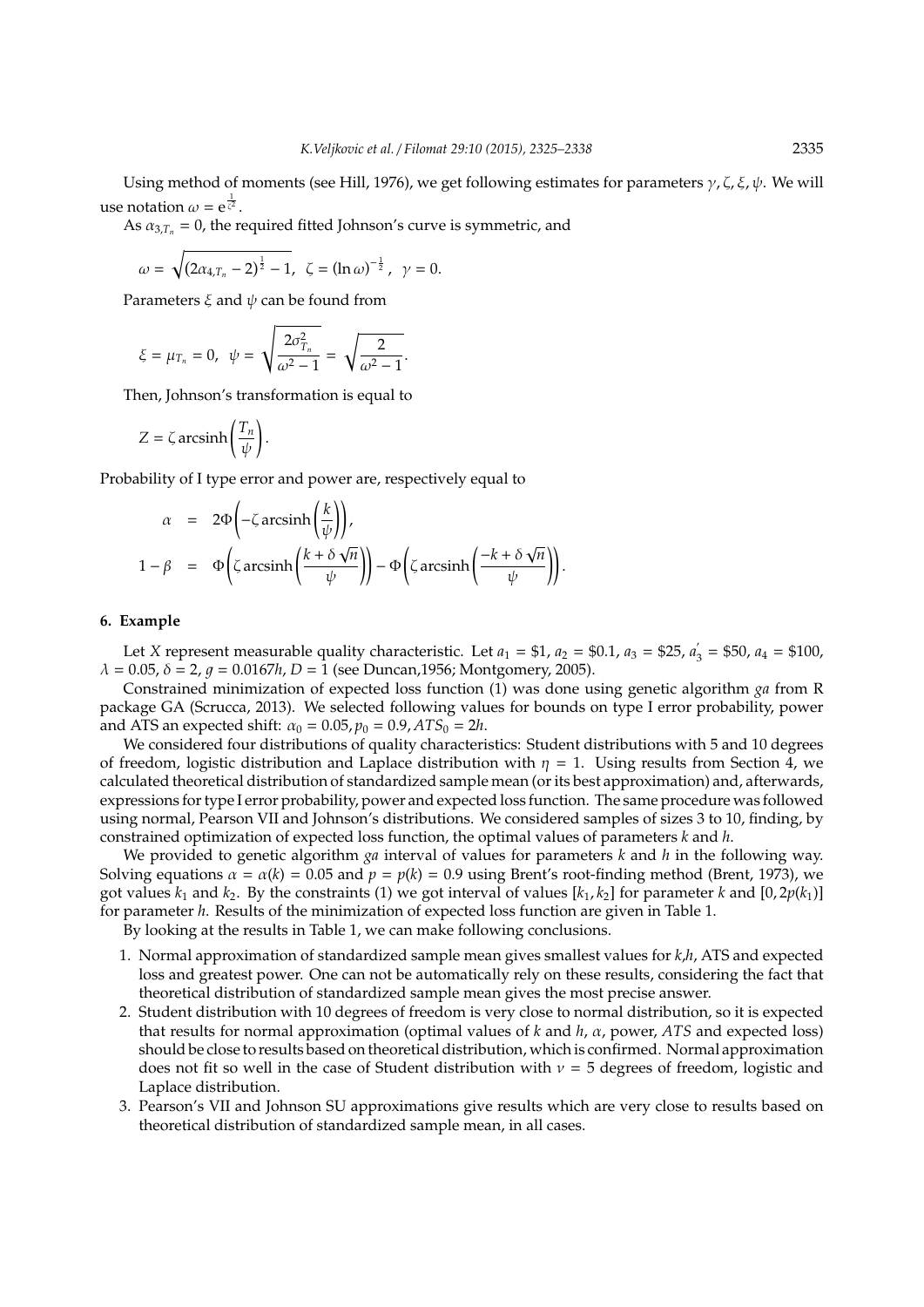| Distribution                                                                                                                                                                |                                                                 |                              | Fheoretical distribution |                    |                                                               |                   |                                                 |                                                        | Normal distribution |                                             |                                        |                                             |                                                          |                                                                                | Pearson VII distribution |                     |                     |                                                       |                                                                                 |                                                                                                | Johnson SU distribution                                 |                                                     |                               |                                                             |
|-----------------------------------------------------------------------------------------------------------------------------------------------------------------------------|-----------------------------------------------------------------|------------------------------|--------------------------|--------------------|---------------------------------------------------------------|-------------------|-------------------------------------------------|--------------------------------------------------------|---------------------|---------------------------------------------|----------------------------------------|---------------------------------------------|----------------------------------------------------------|--------------------------------------------------------------------------------|--------------------------|---------------------|---------------------|-------------------------------------------------------|---------------------------------------------------------------------------------|------------------------------------------------------------------------------------------------|---------------------------------------------------------|-----------------------------------------------------|-------------------------------|-------------------------------------------------------------|
|                                                                                                                                                                             | $\breve{\vphantom{1}}$                                          | F                            | R                        | ۲<br>۱<br>$\omega$ | 278                                                           | EL                | $\breve{\varkappa}$                             | $\overline{r}$                                         | B                   | ۲<br>۱<br>9                                 | ATS                                    | EL                                          | $\breve{ }$                                              | F                                                                              | $\mathcal{L}$            | $\overline{1}$<br>β | ATS                 | EL                                                    | ₹                                                                               | $\overline{r}$                                                                                 | R                                                       | T<br>B                                              | ATS                           | EL                                                          |
| Student                                                                                                                                                                     |                                                                 |                              |                          |                    |                                                               |                   |                                                 |                                                        |                     |                                             |                                        |                                             |                                                          |                                                                                |                          |                     |                     |                                                       |                                                                                 |                                                                                                |                                                         |                                                     |                               |                                                             |
| $\prec$<br>ς<br>$\sf II$<br>GТ                                                                                                                                              |                                                                 |                              | $0.030$                  |                    |                                                               | 11.31             |                                                 |                                                        | 0.029               | 0.90                                        | $-1.09$                                |                                             |                                                          |                                                                                | 0.031                    |                     |                     |                                                       |                                                                                 |                                                                                                |                                                         |                                                     |                               |                                                             |
| $z \, z$<br>$\mathbf{H}$<br>$\mathbf{I}$                                                                                                                                    |                                                                 |                              | 110.0                    |                    |                                                               | 10.39             | $\begin{array}{c} 2.18 \\ 2.71 \end{array}$     | $\frac{125}{27}$                                       | 0.0067              | 06.0                                        |                                        | $\frac{11.25}{10.13}$                       |                                                          |                                                                                | 0.012                    | 0.90                |                     |                                                       |                                                                                 |                                                                                                |                                                         |                                                     | 1.11                          | $11.40$<br>$10.50$                                          |
|                                                                                                                                                                             |                                                                 |                              |                          | 0.99<br>0.99       | $\frac{1.11}{9.90}$                                           |                   |                                                 |                                                        |                     |                                             | 0.86                                   |                                             | $\frac{2.27}{2.78}$                                      |                                                                                |                          |                     |                     | $11.35$<br>$10.49$                                    | $\begin{array}{c} 2.27 \\ 2.78 \\ 3.33 \\ \end{array}$                          |                                                                                                | $\begin{array}{c} 0.032 \\ 0.013 \\ 0.0054 \end{array}$ | 0.9<br>0.9<br>0.9                                   |                               |                                                             |
| z<br>Ш                                                                                                                                                                      |                                                                 |                              | 0.0047                   |                    |                                                               | 10.04             |                                                 | 690                                                    | 0.0023              | 0.92                                        |                                        | 9.84                                        |                                                          |                                                                                | 0.0054                   | 0.91                |                     |                                                       |                                                                                 |                                                                                                |                                                         |                                                     | $0.80\,$                      | 10.11                                                       |
| $\sharp$<br>Ш                                                                                                                                                               |                                                                 |                              | 0.0030                   | $6.94$             |                                                               | 9.89              |                                                 | $0\angle 0$                                            | 100.0014            |                                             | $\hbar Z0$                             | $b2.74$                                     |                                                          |                                                                                | 0.0035                   | F600                |                     |                                                       |                                                                                 |                                                                                                | 0.0034                                                  |                                                     |                               | 6.94                                                        |
| 40010                                                                                                                                                                       |                                                                 |                              | 0.0020                   |                    |                                                               |                   |                                                 | <b>LZ0</b>                                             | 0.0082              |                                             |                                        | $U\mathcal{L}6$                             |                                                          |                                                                                | $0.0022$<br>0.0015       | 0.97<br>0.97        |                     |                                                       |                                                                                 | $\begin{array}{c} 1.00 \\ 0.01 \\ 0.01 \\ 0.07 \\ 0.77 \\ 0.07 \\ 0.07 \\ 0.07 \\ \end{array}$ |                                                         |                                                     |                               |                                                             |
| $\mathbf{H}=\mathbf{H}$                                                                                                                                                     |                                                                 | 1.82250<br>0.82222           | 0.0013                   | $0.97$<br>0.97     |                                                               | $9.81\phantom{0}$ |                                                 | $U\llcorner 0$                                         | 670000              |                                             |                                        | $9.73$                                      | $39.74$<br>$3.74$                                        | $\begin{array}{c} 1.00 \\ 0.01 \\ 0.01 \\ 0.77 \\ 0.07 \\ 0.07 \\ \end{array}$ |                          |                     |                     | $9.9889$<br>$9.889$                                   | $\begin{array}{r} 3.62 \\ 3.62 \\ 3.99 \\ 3.90 \\ \end{array}$                  |                                                                                                | $0.0022$<br>0.0014                                      |                                                     |                               | 9.86                                                        |
| <b>2222</b><br>$\epsilon =$                                                                                                                                                 |                                                                 | $0.72\,$                     | £60000                   | 860                |                                                               | $9.83\,$          | 3 3 3 3 3 3 3 3<br>9 3 3 3 4 6 7<br>5 9 9 9 7 5 |                                                        | 0.00030             | 0.98880                                     |                                        | $\overline{416}$                            | 3.90                                                     | $0.72$                                                                         | 760000                   | 8600                | 3373385H            |                                                       |                                                                                 | $U\!-\!0$                                                                                      | G6000°                                                  | 0.95<br>93<br>92<br>93<br>93                        |                               | $9.84\,$                                                    |
| Ш<br>$\overline{5}$                                                                                                                                                         |                                                                 |                              | C.00063                  | 66.0               |                                                               | 8.87              |                                                 | 171                                                    | 0.00017             |                                             |                                        | 9.82                                        | 4.03                                                     |                                                                                | 0.00066                  | 66.0                |                     | 8'2                                                   | 4.03                                                                            | $U\!L0$                                                                                        | 0.00064                                                 |                                                     |                               | 9.87                                                        |
|                                                                                                                                                                             |                                                                 |                              |                          |                    |                                                               |                   |                                                 |                                                        |                     |                                             |                                        |                                             |                                                          |                                                                                |                          |                     |                     |                                                       |                                                                                 |                                                                                                |                                                         |                                                     |                               |                                                             |
| $\overline{u}$<br>トニ<br>5                                                                                                                                                   |                                                                 |                              | 0.030                    | 0.90               |                                                               | 11.31             |                                                 |                                                        | 6200                | 0.90                                        |                                        | 11.25                                       |                                                          |                                                                                | $0.031\,$                | 0.90                |                     |                                                       |                                                                                 |                                                                                                | $0.031\,$                                               |                                                     |                               |                                                             |
| z                                                                                                                                                                           |                                                                 |                              | 0.0084                   |                    |                                                               | 10.23             |                                                 |                                                        | 0.0067              | 06.0                                        |                                        |                                             | $2.20$<br>$2.73$                                         |                                                                                | G800'0                   |                     |                     |                                                       |                                                                                 |                                                                                                | 0.0084                                                  |                                                     |                               |                                                             |
| Ш                                                                                                                                                                           |                                                                 | $2800$<br>$0.71$             | 0.0032                   |                    |                                                               | 06'6              |                                                 | $\begin{array}{c} 0.98 \\ 0.74 \\ 0.94 \\ \end{array}$ | 0.0023              |                                             | $1.981$<br>$0.821$<br>$0.74$           | $\begin{array}{c} 0.13 \\ 9.84 \end{array}$ | 3.11                                                     | 920<br>925                                                                     | 0600.0                   | 0.92<br>0.95        |                     |                                                       |                                                                                 | $0.70$<br>$0.70$<br>$0.70$                                                                     | 0:0030                                                  |                                                     | $1.10$<br>$0.86$<br>$0.74$    |                                                             |
| $\mathsf{II}$                                                                                                                                                               |                                                                 | $0.70\,$                     | 8100.0                   |                    |                                                               | $9.78\,$          |                                                 | $0.70\,$                                               | $FIOO.0$            | $\begin{array}{c} 0.92 \\ 0.96 \end{array}$ |                                        | $6.74\,$                                    | 3.26                                                     | $0.70\,$                                                                       | 8100.0                   |                     |                     | $\begin{array}{c} 11.32 \\ 10.29 \\ 9.78 \end{array}$ | $\begin{array}{ c c }\n 2.20 \\  2.79 \\  3.26 \\  \hline\n 3.26\n \end{array}$ | 0.70                                                                                           | 8100.0                                                  |                                                     |                               | $\begin{array}{c} 11.33 \\ 10.29 \\ 9.78 \end{array}$       |
| $\parallel$                                                                                                                                                                 |                                                                 | $\frac{17.0}{17.0}$          | 1100.0                   |                    |                                                               | $6.74$            |                                                 | $U\!-\!0$                                              | 0.00083             |                                             |                                        | $17.6\,$                                    |                                                          | $\frac{17.0}{17.0}$                                                            | II00'0                   | $\sqrt{26}$ 0       |                     |                                                       |                                                                                 | $U\!D$                                                                                         | 1100.0                                                  |                                                     |                               |                                                             |
| $\,$ H<br>$D \circ \sim \sim \infty$                                                                                                                                        |                                                                 |                              | 0.0067                   |                    |                                                               | 9.75              |                                                 | $U\!-\!0$                                              | 670000              |                                             | 822<br>282                             | 67.77                                       |                                                          |                                                                                | 0.00066                  | 0.99                |                     | 9.74<br>9.75<br>9.78                                  |                                                                                 | $U\!D$                                                                                         | 0.00066                                                 |                                                     |                               | $\begin{array}{c} 9.74 \\ 9.75 \\ 9.78 \end{array}$         |
| <b>NNNNNN</b><br>Ш<br>Ш<br>$\overline{0}$                                                                                                                                   | 2 2 2 3 3 4 4 5 6 7<br>2 2 3 3 4 4 5 6 6 2                      | <b>120</b><br>$U\llcorner 0$ | 0.00025<br>0.00041       | 66.0               |                                                               | 9.82<br>87.9      |                                                 | 0.72<br>$U\!-\!0$                                      | 8100018<br>0.00029  | $0.97$<br>$0.99$<br>$0.99$                  | 0.72                                   | 9.82                                        | $3.389$<br>$3.38$<br>$3.82$                              | <b>171</b><br>$U\!-\!0$                                                        | 0.00025<br>0.00041       | 66.0                |                     | 9.83                                                  | $39988$<br>$40988$                                                              | <b>LZ0</b><br>$U\!D$                                                                           | 0.00025                                                 |                                                     |                               | 9.83                                                        |
|                                                                                                                                                                             |                                                                 |                              |                          |                    |                                                               |                   |                                                 |                                                        |                     |                                             |                                        |                                             |                                                          |                                                                                |                          |                     |                     |                                                       |                                                                                 |                                                                                                |                                                         |                                                     |                               |                                                             |
| $\boldsymbol{z}$<br>Logistic<br>$\frac{1}{3}$                                                                                                                               |                                                                 |                              | 0.031                    |                    |                                                               | 11.34             |                                                 |                                                        | 6200                | 0.90                                        | 111                                    |                                             |                                                          |                                                                                | 1800                     | 06.0                |                     |                                                       |                                                                                 |                                                                                                | 0.031                                                   |                                                     |                               |                                                             |
| $\boldsymbol{z}$                                                                                                                                                            |                                                                 |                              | 88000                    |                    |                                                               | 10.26             |                                                 | $0.74$<br>0.74                                         | 9900'0              | 06.0                                        |                                        | $\frac{11.25}{10.12}$                       | $\begin{array}{c} 2.21 \\ 2.72 \\ 3.11 \end{array}$      | $\frac{120}{250}$                                                              | 6800'0                   | 06.0                |                     | $11.32$<br>$10.26$                                    |                                                                                 |                                                                                                | 0600'0                                                  |                                                     |                               |                                                             |
| $\sharp$<br>$\begin{array}{c} \parallel\parallel\parallel\parallel\parallel\parallel\\ \parallel\perp\parallel\perp\parallel\parallel\parallel\parallel\\ \perp\end{array}$ |                                                                 | $2779$<br>$200$<br>$200$     | 0.0032                   |                    |                                                               | 9.92              |                                                 | 690                                                    | 0.0023              | $0.998$<br>$0.97$                           | $0.80$<br>$0.74$                       | $9.84$                                      |                                                          |                                                                                | 0.0032                   | $0.95\phantom{0}$   |                     |                                                       |                                                                                 | 13322                                                                                          | 0.0034                                                  |                                                     |                               | $\begin{array}{c} 11.33 \\ 10.26 \\ 9.79 \end{array}$       |
| $\sharp$                                                                                                                                                                    |                                                                 |                              | 61000                    |                    |                                                               | 62.6              |                                                 | $0.70\,$                                               | $F100.0$            |                                             |                                        | $6.74$                                      | 3.27                                                     | $0.70\,$                                                                       | 61000                    |                     |                     |                                                       |                                                                                 |                                                                                                | 6100'0                                                  |                                                     |                               |                                                             |
| $\overline{z}$                                                                                                                                                              |                                                                 | $U\!D$                       | 1100.0                   |                    |                                                               | $9.75$            |                                                 | <b>LZ0</b>                                             | 0.00082             |                                             | $6.73$                                 | $17.9\,$                                    | 3.42                                                     | $U\!-\!0$                                                                      | 1100.0                   | $\sqrt{26}$ 0       |                     |                                                       |                                                                                 | $U\!L0$                                                                                        | 1100.0                                                  |                                                     |                               | $9.75$                                                      |
| $\sharp$<br>$\approx 8$                                                                                                                                                     |                                                                 |                              | 690000                   |                    |                                                               | $9.75$            |                                                 | $U\!\!\!\!10$                                          | 670000              |                                             |                                        | $9.77$<br>$% \sim 100$                      |                                                          | $U\!-\!0$                                                                      | 020000                   | 0.98<br>0.99        |                     |                                                       |                                                                                 | $U\!D$                                                                                         | 690000                                                  |                                                     |                               |                                                             |
| $z \, z$<br>Ш<br>$\mathbf{o}$                                                                                                                                               |                                                                 | <b>771</b><br>$U\!20$        | $0.00042$<br>0.00026     | 0.9<br>0.9<br>0.9  | <b>2222732321</b><br>232253                                   | $9.83$<br>9.83    |                                                 | <b>171</b>                                             | 670000              | $0.999$<br>$0.99$                           |                                        | 9.82                                        | $3.58$<br>$3.83$                                         | 17.0<br>$U\!\!\!\!10$                                                          | $0.00043$<br>$0.00027$   |                     | 132374811           |                                                       | $\begin{array}{c} 3.36 \\ 3.56 \\ 3.67 \\ 3.83 \end{array}$                     | $\frac{170}{2}$                                                                                | $0.00043$<br>$0.00027$                                  | $0.999$<br>$0.99$                                   | ះ<br>ទី១១១១១១ :<br>នីង អង្គន់ | $9.78$<br>9.78                                              |
| $=10$                                                                                                                                                                       |                                                                 |                              |                          |                    |                                                               |                   |                                                 |                                                        | 0.00018             |                                             |                                        |                                             |                                                          |                                                                                |                          | 66.0                |                     |                                                       |                                                                                 |                                                                                                |                                                         |                                                     |                               |                                                             |
| Laplace                                                                                                                                                                     |                                                                 |                              |                          |                    |                                                               |                   |                                                 |                                                        |                     |                                             |                                        |                                             |                                                          |                                                                                |                          |                     |                     |                                                       |                                                                                 |                                                                                                |                                                         |                                                     |                               |                                                             |
| $z \, z$<br>$\mathsf{I}$<br>$\frac{1}{\alpha}$                                                                                                                              |                                                                 |                              | <b>FEO</b> '0            | 0.90               | 1.13                                                          | 11.46             |                                                 | 0.98<br>0.76                                           | 6200                | 0.90                                        | <b>1.09</b>                            | $\frac{11.25}{10.13}$                       |                                                          | 660                                                                            | 0.031                    | 0.90                |                     | $1.35$<br>$-0.37$                                     | $2.24$<br>2.76                                                                  | $\begin{array}{c} 0.77 \\ 0.78 \end{array}$                                                    | 0.032                                                   |                                                     | $1.13$<br>$0.87$              | 11.38                                                       |
| $\,$ II                                                                                                                                                                     |                                                                 |                              | 110.0                    |                    | $16.0\,$                                                      | 10.41             |                                                 |                                                        | 9900'0              |                                             |                                        |                                             |                                                          | 62.0                                                                           | 110.0                    |                     |                     |                                                       |                                                                                 |                                                                                                | 110.0                                                   |                                                     |                               | $10.38$<br>$10.00$                                          |
| $\mathbf{H}=\mathbf{H}$                                                                                                                                                     |                                                                 |                              | 1700.0                   |                    |                                                               | 10.00             |                                                 | 690                                                    | 0.0023              |                                             |                                        | $9.84$                                      | $\frac{127}{277}$<br>$\frac{277}{29}$<br>$\frac{33}{24}$ |                                                                                | 0.0042                   | $0.94$<br>$0.94$    |                     | 00.00                                                 | $\frac{3.17}{3.34}$                                                             | $\frac{17.0}{17.0}$                                                                            | $0.0042$<br>0.0025                                      | $\begin{array}{c} 0.90 \\ 0.91 \\ 0.94 \end{array}$ | $620$                         |                                                             |
| $z \, z \, z$<br>400K                                                                                                                                                       |                                                                 |                              | 0.0024                   |                    |                                                               | 9.85              |                                                 | $0.70\,$                                               | $FIOO.0$            |                                             |                                        | $U\mathcal{L}6$<br>$9.74\,$                 |                                                          |                                                                                | 0.0026                   | $\sqrt{26}$ 0       |                     |                                                       |                                                                                 |                                                                                                | 1100.0                                                  | $\sqrt{26}$ 0                                       |                               |                                                             |
| z<br>$\mathbf{H}$<br>$\parallel$                                                                                                                                            |                                                                 | 1777282<br>23778             | 0.00067<br>1100.0        |                    |                                                               | $6.74$<br>6.75    |                                                 | $U\!\!\!\!10$<br>$U\!\!\!\!Z\,0$                       | 670000<br>C:00083   |                                             |                                        |                                             | 141                                                      |                                                                                | 0.00066<br>1100.0        |                     |                     |                                                       | $3.41\,$                                                                        | $U\!-\!0$<br>$U\!D$                                                                            | 0.00066                                                 |                                                     |                               |                                                             |
| $\overline{u}$<br>Ш.<br>$^{\circ}$                                                                                                                                          | 2 2 2 3 3 4 4 5 6 7<br>2 2 3 3 4 4 5 6 6 8 2<br>3 3 4 5 6 6 8 2 |                              | 0.00041                  |                    | 8<br>8<br>8<br>8<br>8<br>8<br>8<br>8<br>8<br>8<br>8<br>8<br>8 | $9.82$<br>9.82    |                                                 | <b>171</b>                                             | 0.00029             |                                             | ទី ទី ទី ទី ទី ទី<br>ទី ស្ថិត នី ដូ ដូ | $9.77$<br>$% \sim 100$                      | $\begin{array}{c} 3.55 \\ 3.69 \end{array}$              | $\begin{array}{c} 77777 \\ 700 \\ 030 \\ 070 \\ \end{array}$                   | 0.00041                  | 0.98<br>0.99        | 222232821<br>232232 | 9,975,83<br>95,75,83                                  | $\begin{array}{c} 3.56 \\ 3.69 \\ 3.82 \end{array}$                             | <b>IZO</b>                                                                                     | 0.00041                                                 | 0.99                                                |                               | $\begin{array}{c} 9.86 \\ 9.77 \\ 9.78 \\ 8.33 \end{array}$ |
| Ш                                                                                                                                                                           | 82                                                              | U20                          | 0.00025                  |                    |                                                               |                   |                                                 | 0.72                                                   | 810000              |                                             |                                        | 9.82                                        | 3.82                                                     | LZ0                                                                            | 0.00025                  | 66.0                |                     |                                                       |                                                                                 | <b>LZ0</b>                                                                                     | 0.00025                                                 | 66.0                                                |                               |                                                             |
|                                                                                                                                                                             |                                                                 |                              |                          |                    |                                                               |                   |                                                 |                                                        |                     |                                             |                                        |                                             |                                                          |                                                                                |                          |                     |                     |                                                       |                                                                                 |                                                                                                |                                                         |                                                     |                               |                                                             |

Table 1: Optimum solution to Example Table 1: Optimum solution to Example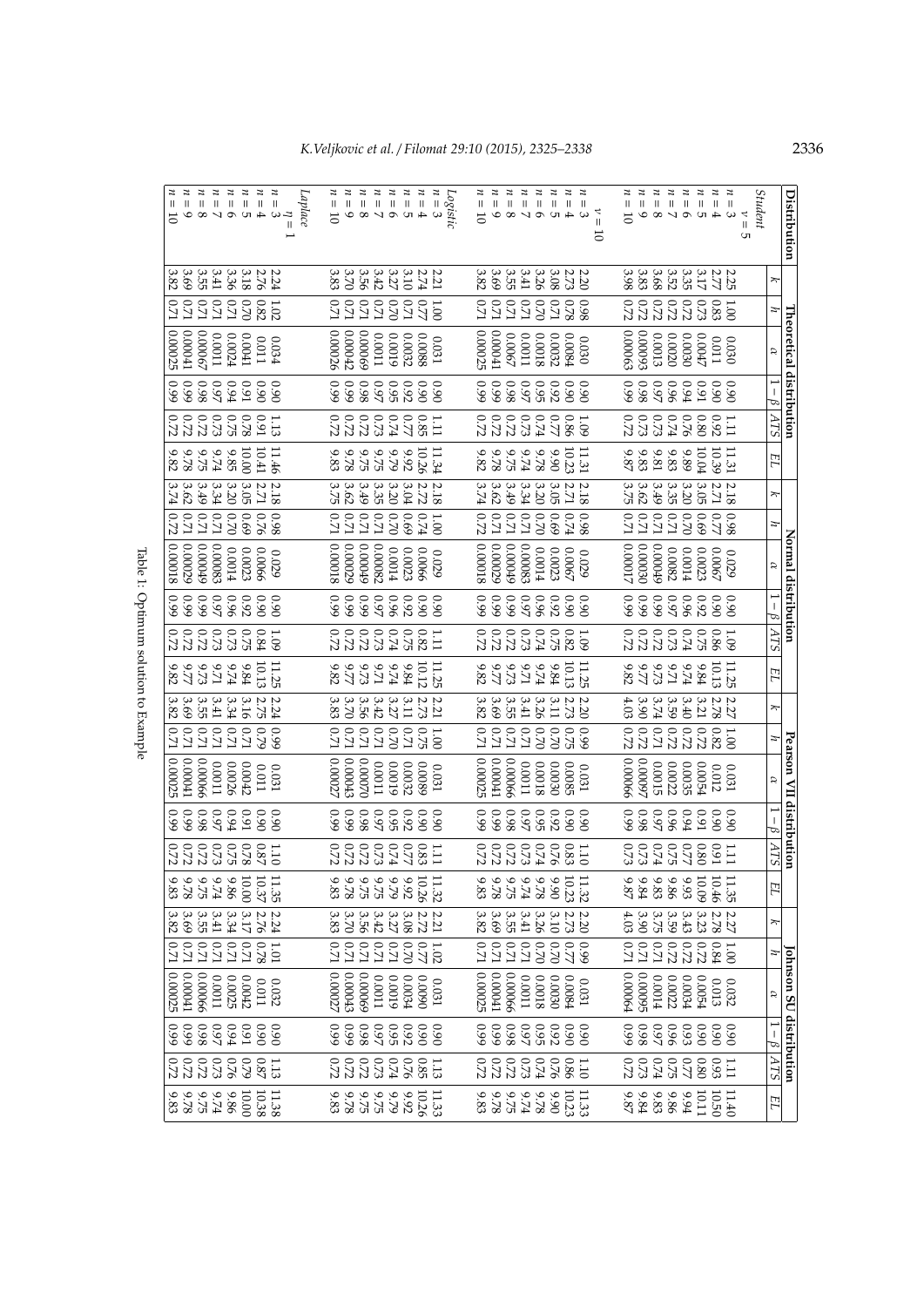Our results suggest use of reliable method of economic statistical design of X bar control chart based on Pearson's VII or Johnson's SU approximations in the case when distribution of the data is symmetric but non-normal. Survey of literature (see for instance Li and Lin, 2013; Wu and Govindaraju, 2014; Wu et al., 2014) indicates possibilities of application of our method in statistical quality control.

# **7. Conclusions**

We considered optimum economic statistical design of X bar control chart when quality characteristic has one of the following non-normal symmetric distributions: Student distribution with 5 and 10 degrees of freedom, logistic distribution and Laplace distribution with  $\eta = 1$ . We calculated theoretical distribution of standardized sample mean (or its best approximation) and approximated it with normal, Pearson type VII and Johnson SU distribution. Constrained minimization of expected loss function was done using genetic algorithm ga from R package GA. For considered example, we got table of results for optimal values of parameters k and h, values of type I error probability, power, ATS and minimal value of expected loss, for sample sizes from 3 to 10. For all chosen distributions of quality characteristic, Pearson type VII distribution and Johnson SU distribution provide results which are very close to results based on theoretical distribution of standardized sample mean, while normal distribution gives much worse fit.

Although our results of economic statistical design of X-bar chart are based only on three types of nonnormal symmetric distributions, we would recommend use of Pearson type VII distribution or Johnson SU distribution in general case, when distribution of quality characteristic is non-normal but symmetric. Other cases will be in scope of our future research.

#### **References**

- [1] Ahsanullah, M., Golam Kibria B.M. and Shakil, M.(2014). *Normal and Student's t Distributions and Their Applications*, Atlantis Press, Paris.
- [2] Balakrishnan, N. (ed.) (1992). *Handbook of the Logistic Distribution*, Dekker, New York.
- [3] Alloway, J.A. and Raghavachari, M. (1991). Control charts based on Hodges-Lehmann estimator. *Journal of Quality Technology*, 23(4): 336–347.
- [4] Alwan, L.C. (1995). The Problem of Misplaced Control Limits. *Journal of the Royal Statistical Society. Series C (Applied Statistics)*, 44(3): 269–278.
- [5] Brent, R.P. (1973). *Algorithms for Minimization without Derivatives*. Prentice-Hall, New Jersey.
- [6] Duncan, A.J. (1956). The Economic Design of barX Charts used to Maintain Current Control of a Process. *Journal of the American Statistical Association*, 51(274): 228–242.
- [7] Đorić, D., Mališić, J., Jevremović, V. and Nikolić-Đorić, E. (2007). *Atlas raspodela*. Gradjevinski fakultet, Beograd.
- [8] Gil-Pelaez, J. (1951). Note on the inversion theorem, *Biometrika* 38, pp. 481 482.
- [9] Gupta, S.S. and Han, S. (1992). Selection and ranking procedures for logistic populations, In: *Order Statistics and Nonparametrics:Theory and Applications* (Edited by P.K. Sen and I.A. Salama), 377–404. Elsevier, Amsterdam,
- [10] Hill, I.D., Hill, R. and Holder, R.L. (1976). Algorithm AS 99: Fitting Johnson Curves by Moments. *Journal of the Royal Statistical Society - Series C (Applied Statistics)*, 25(2): 180–189.
- [11] Janacek, G. J. and Meikle, S.E. (1997). Control charts based on medians. *The Statistician*, 46 (1): 19–31.
- [12] Johnson, N.L. (1949). Systems of frequency curves generated by methods of translation. *Biometrika*, 36(1/2): 149–176.
- [13] Johnson, N.L., Kotz, S. and Balakrishnan, N. (1994). *Continuous Univariate Distributions Volume 1*, second edition. Wiley, New York.
- [14] Johnson, N.L., Kotz, S. and Balakrishnan, N. (1995). *Continuous Univariate Distributions Volume 2*, second edition. Wiley, New York.
- [15] Li, D-C. and Lin, L-S. (2013). A new approach to assess product lifetime performance for small data sets. *European Journal of Operational Research*, 230: 290–298.
- [16] Kotz, S., Kozubowski, T.J. and Podgórski, K. (2001). *The Laplace Distribution and Generalizations : a Revisit with Applications to Communications, Economics, Engineering, and Finance*. Springer Science+Business Media, New York.
- [17] Küchler, U. and Tappe, S. (2008). On the shapes of bilateral Gamma densities. *Statistics* & *Probability Letters* 78(15): 2478ÂU-2484. ˝
- [18] Lorenzen, T.J. and Vance L.C. (1986). The Economic Design of Control Charts: A Unified Approach. *Technometrics*, 28(1): 3–10.
- [19] Montgomery, D.C. (2005). *Introduction to Statistical Quality Control*, fifth edition. Wiley, New York.
- [20] Saniga, E.M. (1989). Economic Statistical Control-Chart Design with an Application to X and R Charts. *Technometrics*, 31(3): 313–320.
- [21] Scrucca, L. (2013). GA: A Package for Genetic Algorithms in R. *Journal of Statistical Software*, 53(4): 1–37.
- [22] Witkovský, V. (2001). On the exact computation of the density and of the quantiles of linear combinations of t and F random variables. *Journal of Statistical Planning and Inference* 94(1): 1–13.